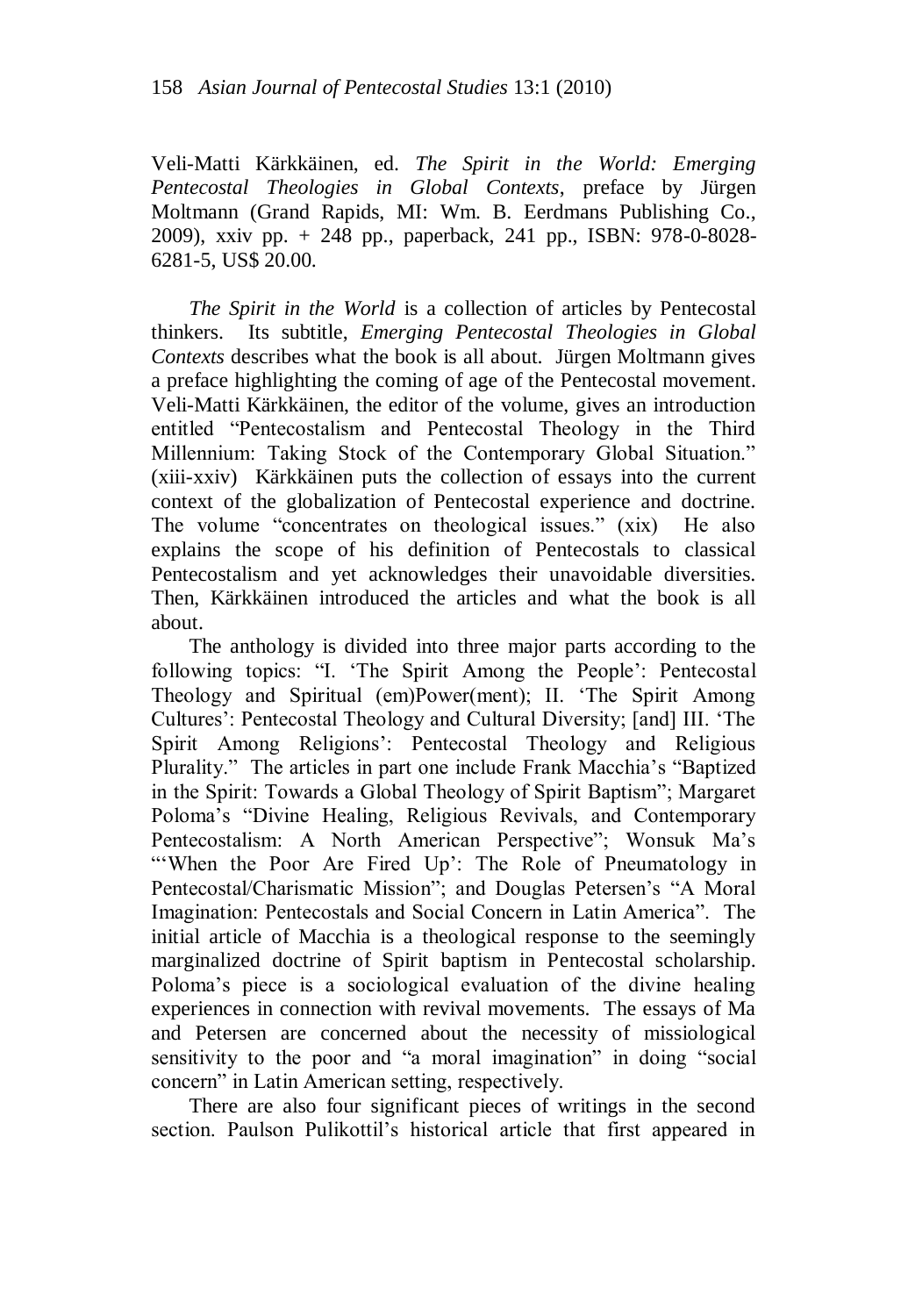*Asian Journal of Pentecostal Studies* 5, no. 1 (2002): 5-22 with the title ""As East and West Met in God's Own Country': Encounter of Western Pentecostalism with Native Pentecostalism in Kerala" is republished here in this volume with little modification and editorial changes as "One God, One Spirit, Two Memories: A Postcolonial Reading of the Encounter Between Western Pentecostalism and Native Pentecostalism in Kerala." Koo Dong Yun"s essay that brings theological interplay between the notions of Korean *Minjung* and Asian Pentecostalism is labeled "Pentecostalism from Below: *Minjung* Liberation and Asian Pentecostal Theology. Then, "Sanctified Saints—Impure Prophetesses: A Cross-Cultural Study of Gender and Power in Two Afro-Christian Spirit-Privileging Churches" by Deidre Helen Crumbley brings a cultural study as its contribution to the volume. The input of "*Sankofa:* Pentecostalism and African Cultural Heritage" by Ogbu U. Kalu is on customs and traditions of his people"s way of life.

Lastly, the papers of Kärkkäinen, Onyinah, Yong and Richie interact with religious pluralism using their Pentecostal pneumatology. Veli-Matti Kärkkäinen"s "Pentecostal Pneumatology of Religions: The Contribution of Pentecostalism to Our Understanding of the Work of God"s Spirit in the World" argues for a broader pneumatological understanding of the role of Spirit on earth. Opoku Onyinah"s "Deliverance as a Way of Confronting Witchcraft in Contemporary Africa: Ghana as a Case Study" is most interesting in dealing with the superiority of the Spirit of God than those of the powerful witch spirits. Amos Yong"s "From Azusa Street to the Bo Tree and Back: Strange Babblings and Interreligious Interpretations in the Pentecostal Encounter with Buddhism" relate Pentecostal pneumatology with Buddhist experience. And last but not the least, Tony Richie"s "Azusa-Era Optimism: Bishop J. H. King"s Pentecostal Theology of Religions as Possible Paradigm for Today" is well articulated as a basis for current interfaith exchange of ideas.

Due to the anthological nature of *The Spirit in the World* it is not practical to comment on every treatise included. In addition the limited allowance for a book review like this would not permit to engage with every essay in this title. Three articles, one from every thematic division, of the book will be included in the current evaluation of this work. The choices are done at random and by representation. Since Frank Macchia"s work is the first article it automatically caught the eye of the reader. His whole point in the article is captured by a series of questions on the second paragraph of his article: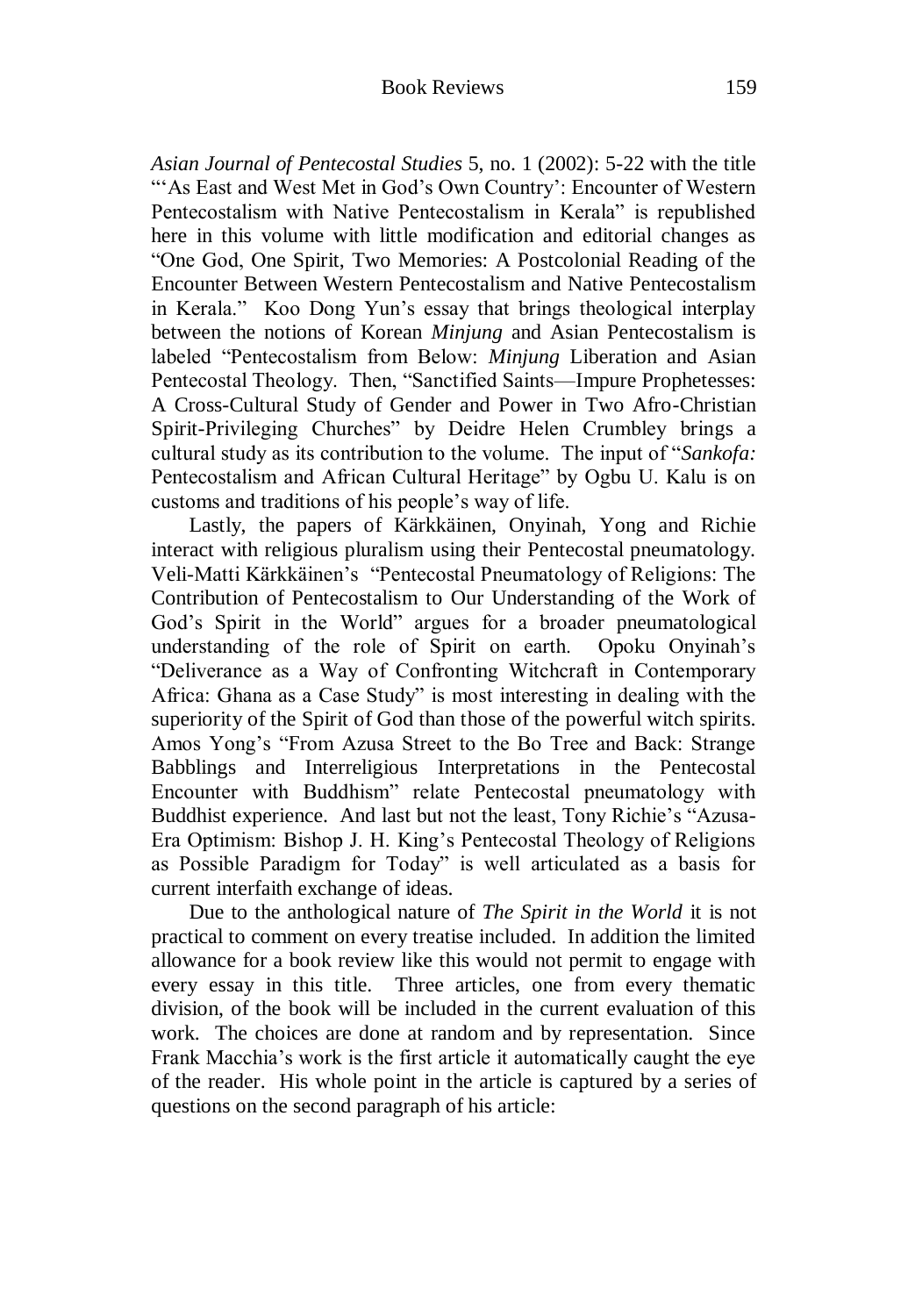Does Pentecostalism globally have a chief theological distinctive or a theologically distinctive message? If so, how have Pentecostal theologians over the past several decades developed this message? What have been the major trajectories among Pentecostal theologians globally? Finally, how may we bring these lines of thought and research together in a way that implicitly invites many different Pentecostals to the table in conversation? (3)

These questions set the tone of the whole volume's discussion on Pentecostal theology in relationship with the book"s title *The Spirit in the World*. Macchia did the right thing when he dealt with the preceding questions using the Pentecostal understanding of the Spirit baptism in connection with tongues. He sketches the idea of this doctrine from Acts and 1 Corinthians 12-14 to Wesley and Seymour, and used the perceptive ideas of Donald Dayton, David Lim and Murray Dempster, through Howard Ervin, Harold Hunter and Walter Hollenweger, among others. He also notes the views of Asian Pentecostals such as Narciso Dionson, Koo Dong Yun and Simon Chan. He answers the questions by addressing the issues of oral theology and personal experience in dealing with the doctrine. He also attempts to bring coherence to the fragmented Pentecostal views.

Paulson Pulikottil is another author who brings a fresh approach to Pentecostal Theology in India. He uses a postcolonial tool in doing Pentecostal historiography to highlight the "locality" and "particularity" of "events and incidents" that should have "their due place in history." (69-70) He deals with the "Syrianness" of native Pentecostalism in Kerala in relationship with the arrival of the Western Pentecostal missionaries in terms of the former"s resistance to the latter's claim of Pentecostal revival coming from the West. (83-84) Furthermore, Pulikottil describes how "the Eurocentric approach" in doing the historiography of the Pentecostalism in South India was rejected by the natives (85-86) and "colonial mimicry" was refused and led the Christians from the Syrian tradition to join the native Pentecostals. (86-87)

The other essay of interest is written by the editor of this volume. This is included on the final section of the book. It deals with the Holy Spirit in Religious pluralism. It specifically talks about the necessary openness of Pentecostal pneumatology to the work of the Spirit outside the Pentecostal-Charismatic groups. The Holy Spirit should not be domesticated within these circles alone. And Veli-Matti Kärkkäinen